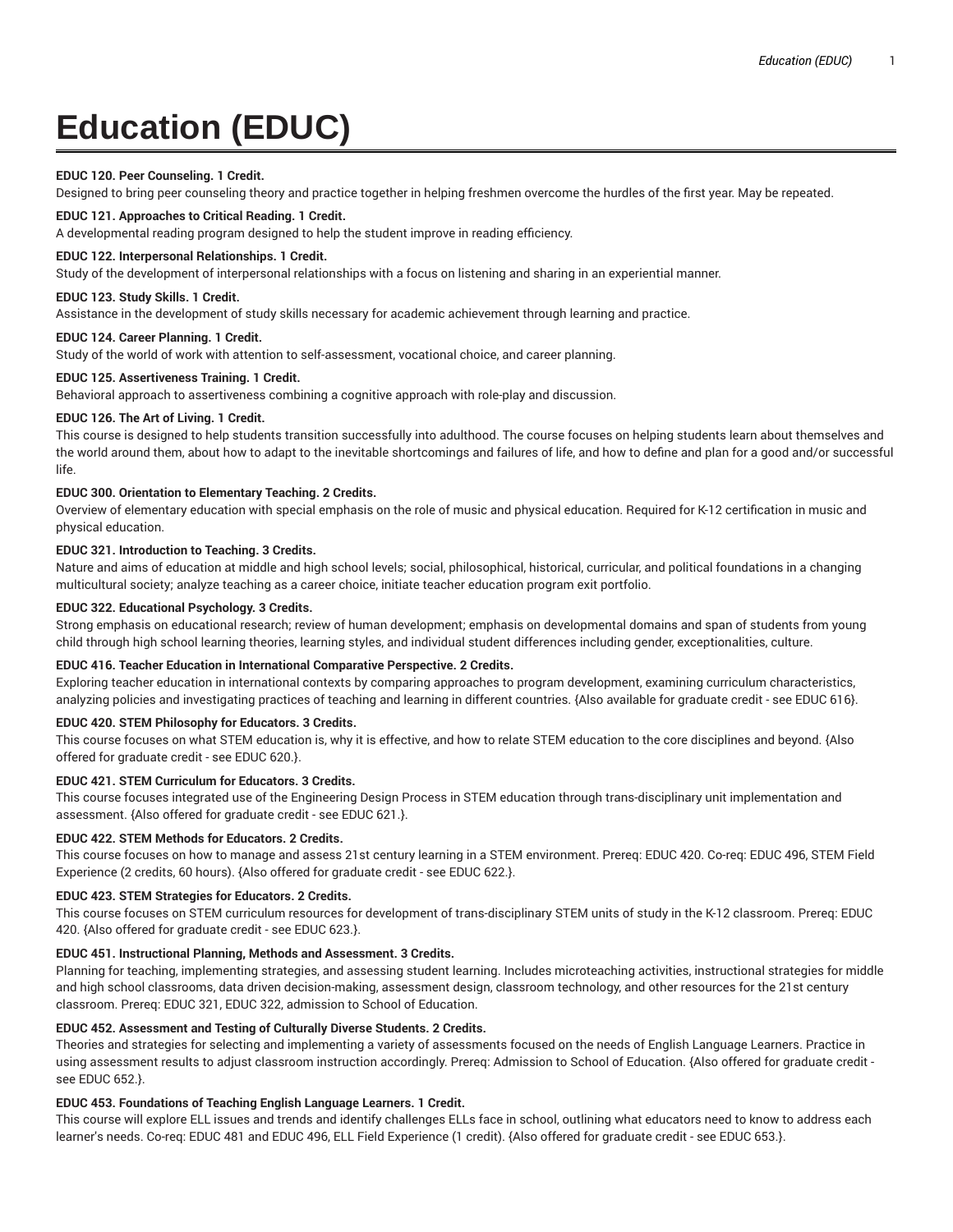# **EDUC 454. Linguistics for Teachers of English Language Learners. 3 Credits.**

This course explores language acquisition and how differences in the structure of languages affect English language learners. {Also offered for graduate credit - see EDUC 654.}.

# **EDUC 455. Socio-Psycho-Linguistics for Teachers of English Language Learners. 3 Credits.**

This course will explore how language shapes culture and vice versa, considering how assumptions, prejudices and biases toward varying language affect the classroom and ELLs. Prereq: EDUC 454. {Also offered for graduate credit - see EDUC 655.}.

# **EDUC 461. Special Education: Exceptionalities and Education. 2 Credits.**

This course will address the historical implications of the concept of disability and what it means within education. Applications and strategies for classroom teachers will be addressed. 10 hours of field experience is required. Prereq: EDUC 321 and EDUC 322 and admission to the School of Education.

# **EDUC 471. Middle School Philosophy & Curriculum. 2 Credits.**

Educational foundations for middle schools, essential to meeting young adolescent needs and improving their learning. Identifies and expands central ideas in philosophy, historical background, curriculum, facilitating learning, organizational structures and practices, assessment, and planning. Prereq: EDUC 451. Admission to the School of Education is required. {Also offered for graduate credit - see EDUC 671.}.

# **EDUC 472. Middle Level Teaching Methods. 3 Credits.**

Instruction and guidance in the design, implementation, and assessment of teaching strategies adapted to young adolescents. Prereq: EDUC 451. Admission to the School of Education is required. {Also offered for graduate credit - see EDUC 672.}.

# **EDUC 475. Reading in the Content Area. 2 Credits.**

Introduction to the relevance and need for incorporating reading and developing reading skills in middle and high school classrooms.

# **EDUC 480. Stress Managment. 2 Credits.**

The dynamics of stress, sources and symptoms of stress, and stress management techniques will be presented and practiced.

# **EDUC 481. Classroom Practice Methods of Teaching I:. 2-3 Credits.**

Specialized methods and classroom practices appropriate to the specific subject area. May be repeated. Prereq: EDUC 321, EDUC 322, admission to School of Education.

# **EDUC 482. Classroom Practice/Methods of Teaching II:. 2-3 Credits.**

Specialized methods and classroom practices appropriate to the specific subject area. May be repeated. Prereq: EDUC 321, EDUC 322, admission to School of Education, EDUC 481. {Also offered for graduate credit - see EDUC 682.}.

# **EDUC 483. Classroom Practice/Methods of Teaching III:. 2 Credits.**

Specialized methods and classroom practices appropriate to the specific subject area. May be repeated. Prereq: EDUC 321, EDUC 322, admission to School of Education, EDUC 481, EDUC 482. {Also available for graduate credit - see EDUC 683P.}.

# **EDUC 485. Student Teaching Seminar. 1 Credit.**

Orientation to student teaching. Analysis of professional issues and concerns associated with education. Prereq: EDUC 389, EDUC 451, EDUC 483, EDUC 486. Coreq: EDUC 487. {Also offered for graduate credit - see EDUC 685P.}.

# **EDUC 486. Classroom Management for Diverse Learners. 3 Credits.**

Teacher candidates develop a plan to establish an effective management system encompassing the total classroom environment. Prereq: EDUC 321, EDUC 322, admission to School of Education. {Also offered for graduate credit - see EDUC 686.}.

# **EDUC 487. Student Teaching. 9 Credits.**

Supervised teaching in an approved and accredited school. Includes an on-campus seminar. May be repeated. Prereq: EDUC 321, EDUC 322, EDUC 389, EDUC 451, EDUC 481, EDUC 482, EDUC 483, EDUC 486, admission to School of Education. Coreq: EDUC 485. {Also offered for graduate credit - see EDUC 687P.}.

# **EDUC 488. Applied Student Teaching. 3 Credits.**

Guided student teaching experience including application of lesson planning, portfolio development, professional goal-setting, and supervised teaching in an approved and accredited school. Prereq: Admission to School of Education, completion of professional education sequence. Coreq: EDUC 485 or H&CE 483P, EDUC 487. Cross-listed with H&CE 488. {Also offered for graduate credit - see EDUC 688P.}.

# **EDUC 489. Teaching Students of Diverse Backgrounds. 3 Credits.**

This class places emphasis on cultural diversity and teaching diverse students including Native Americans. Strategies for creating learning environments that contribute to positive human relationships, and strategies for teaching and assessing diverse learners are included. Prereq: EDUC 321, EDUC 322 and admission to the School of Education. {Also offered for graduate credit - see EDUC 689.}.

# **EDUC 616. Teacher Education in International Comparative Perspective. 2 Credits.**

Exploring teacher education in international contexts by comparing approaches to program development, examining curriculum characteristics, analyzing policies and investigating practices of teaching and learning in different countries. {Also available for undergraduate credit - see EDUC 416}.

# **EDUC 620. STEM Philosophy for Educators. 3 Credits.**

This course focuses on what STEM education is, why it is effective, and how to relate STEM education to the core disciplines and beyond. {Also offered for undergraduate credit - see EDUC 420.}.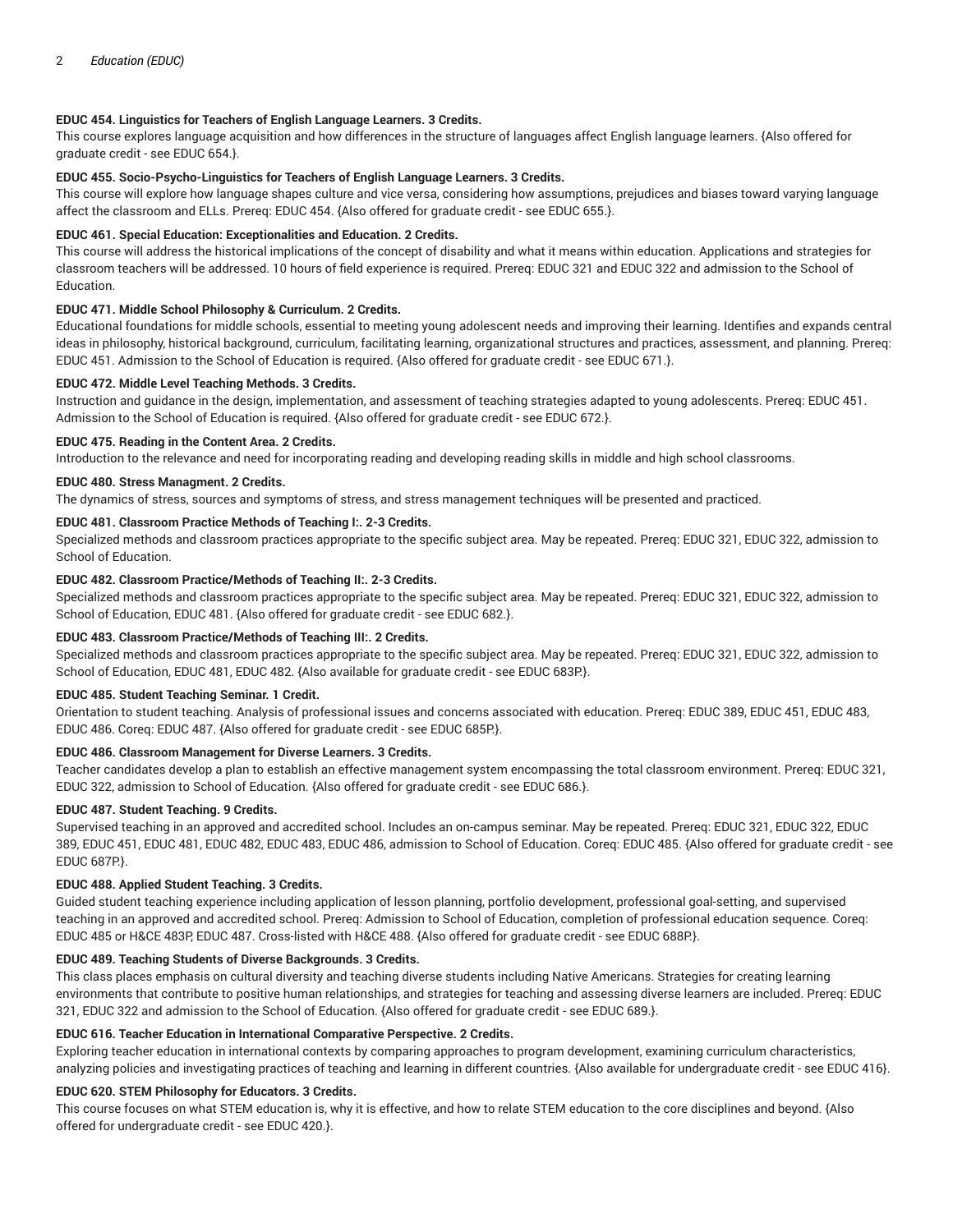# **EDUC 621. STEM Curriculum for Educators. 3 Credits.**

This course focuses integrated use of the Engineering Design Process in STEM education through trans-disciplinary unit implementation and assessment. {Also offered for undergraduate credit - see EDUC 421.}.

# **EDUC 622. STEM Methods for Educators. 2 Credits.**

This course focuses on how to manage and assess 21st century learning in a STEM environment. Prereq: EDUC 620. Co-req: EDUC 695, STEM Field Experience (2 credits, 60 hours). {Also offered for undergraduate credit - see EDUC 422.}.

#### **EDUC 623. STEM Strategies for Educators. 2 Credits.**

This course focuses on STEM curriculum resources for development of trans-disciplinary STEM units of study in the K-12 classroom. Prereq: EDUC 620. {Also offered for undergraduate credit - see EDUC 423.}.

# **EDUC 651P. Instructional Planning, Methods and Assessment. 3 Credits.**

Planning for teaching, implementing strategies, and assessing student learning. Includes microteaching activities, instructional strategies for middle and high school classrooms, data driven decision-making, assessment design, classroom technology, and other resources for the 21st century classroom.

# **EDUC 652. Assessment and Testing of Culturally Diverse Students. 2 Credits.**

Theories and strategies for the assessment of second language competence. Practice in using the Wida Access Assessment in order to guide formal and informal classroom instruction along content assessment. Prereq: Admission to School of Education. {Also offered for undergraduate credit - see EDUC 452.}.

# **EDUC 653. Foundations of Teaching English Language Learners. 1 Credit.**

This course will explore ELL issues and trends and identify challenges ELLs face in school, outlining what educators need to know to address each learner's needs. Co-req: EDUC 681 and EDUC 695, ELL Field Experience (1 credit). {Also offered for undergraduate credit - see EDUC 453.}.

# **EDUC 654. Linguistics for Teachers of English Language Learners. 3 Credits.**

This course explores language acquisition and how differences in the structure of languages affect English language learners. {Also offered for undergraduate credit - see EDUC 454.}.

#### **EDUC 655. Socio-Psycho-Linguistics for Teachers of English Language Learners. 3 Credits.**

This course will explore how language shapes culture and vice versa, considering how assumptions, prejudices and biases toward varying language affect the classroom and ELLs. Prereq: EDUC 654. {Also offered for undergraduate credit - see EDUC 455.}.

# **EDUC 661. Special Education: Exceptionalities and Education. 2 Credits.**

This course will address the historical implications of the concept of disability and what it means within education. Applications and strategies for classroom teachers will be addressed. 10 hours of field experience is required. Prereq: EDUC 321 and EDUC 322 and admission to the School of Education.

# **EDUC 671. Middle School Philosophy and Curriculum. 2 Credits.**

Educational foundations for middle schools, essential to meeting young adolescent needs and improving their learning. Identifies and expands central ideas in philosophy, historical background, curriculum, facilitating learning, organizational structures and practices, assessment, and planning. {Also offered for undergraduate credit - see EDUC 471.}.

# **EDUC 672. Middle Level Teaching Methods. 3 Credits.**

Instruction and guidance in the design, implementation, and assessment of teaching strategies adapted to young adolescents. {Also offered for undergraduate credit - see EDUC 472.}.

# **EDUC 681P. Classroom Practice/Methods of Teaching I. 2-3 Credits.**

Specialized methods and classroom practices appropriate to the specific subject area.

# **EDUC 682. Classroom Practtice/Methods of Teaching II. 2-3 Credits.**

Specialized methods and classroom practices appropriate to the specific subject area. {Also offered for undergraduate credit - see EDUC 482.}.

# **EDUC 683P. Classroom Practice/Methods of Teaching III. 2-3 Credits.**

Specialized methods and classroom practices appropriate to the specific subject area. {Also offered for undergraduate credit - see EDUC 483.}.

#### **EDUC 685P. Student Teaching Seminar. 1 Credit.**

Orientation to student teaching. Analysis of professional issues and concerns associated with education. Prereq: EDUC 689P, EDUC 651P, EDUC 683P, EDUC 686P. Coreq: EDUC 687P. {Also offered for undergraduate credit - see EDUC 485.}.

# **EDUC 686. Classroom Management for Diverse Learners. 3 Credits.**

Teacher candidates develop a plan to establish an effective management system encompassing the total classroom environment. {Also offered for undergraduate credit - see EDUC 486.}.

# **EDUC 687P. Student Teaching. 9 Credits.**

Supervised teaching in an approved and accredited school. Includes an on-campus seminar. Prereq: EDUC 689P, EDUC 651P, EDUC 681P, EDUC 682P, EDUC 683P, EDUC 686P. Coreq: EDUC 685P. {Also offered for undergraduate credit - see EDUC 487.}.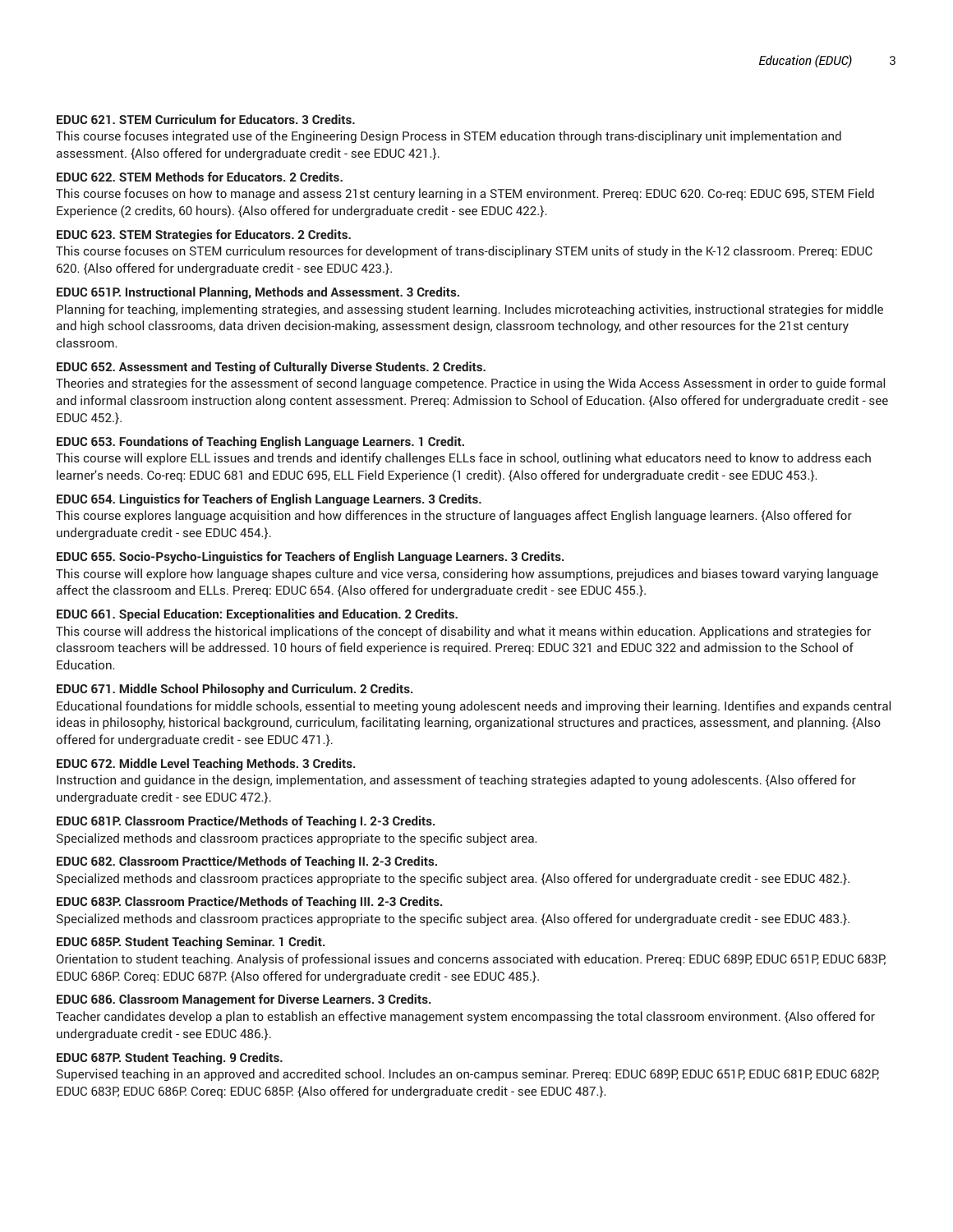# **EDUC 688P. Applied Student Teaching. 3 Credits.**

Guided student teaching experience including application of lesson planning, portfolio development, professional goal-setting, and supervised teaching in an approved and accredited school. Coreq: EDUC 685P, EDUC 687P. Cross-listed with H&CE 688P. {Also offered for undergraduate credit see EDUC 488.}.

# **EDUC 689. Teaching Students of Diverse Backgrounds. 3 Credits.**

This class places emphasis on cultural diversity and teaching diverse students including Native Americans. Strategies for creating learning environments that contribute to positive human relationships, and strategies for teaching and assessing diverse learners are included. {Also offered for undergraduate credit - see EDUC 489.}.

## **EDUC 702. Statistics In Educational Research. 3 Credits.**

Basic theory, techniques for using descriptive and inferential statistics, application of appropriate statistical procedures, analysis and interpretation of results, and practice in the reporting of the results in appropriate formats for scholarly papers and presentations.

#### **EDUC 703. Research, Measurement and Program Evaluation. 3 Credits.**

Methodology and design of research studies; organization, reporting analysis, and interpretation of research.

# **EDUC 710. Philosophy of Education. 2 Credits.**

Major philosophical concepts and principles of education from Plato to the present.

#### **EDUC 712. Social, Cultural and Political Dimensions of Schools. 4 Credits.**

Social processes and interaction among diverse populations in educational settings. Relationship of schools to society.

#### **EDUC 714. History of American Education. 2 Credits.**

Historical and intellectual development of education in the United States from the colonial period to the present.

## **EDUC 715. The Superintendency. 2 Credits.**

This course deals with examining the role and functions of the public school district administrator.

## **EDUC 718. Community Education. 2 Credits.**

Study of the theory base on which community education is founded. Consideration is given to implementing the concept in the community with available resources.

#### **EDUC 720. Supervision of Student Teachers. 2 Credits.**

Planning and carrying out effective supervision techniques when supervising student teachers in respective subjects.

# **EDUC 722. Instructional Systems, Media, Materials. 2 Credits.**

Preparation of instructional systems in support of a variety of teaching techniques and alternative media approaches.

#### **EDUC 724. Advanced Educational Psychology. 3 Credits.**

Principles of effective human learning. Discussion of learning theories, the teacher as a director of learning experiences, and factors influencing students representing a variety of cultures and abilities in the educational setting.

# **EDUC 728. Instructional Technology for Teaching and Learning. 3 Credits.**

This course provides an advanced understanding of technology concepts and contemporary computer-based programs for the teaching and learning processes. Prereq: Admission to doctoral program.

# **EDUC 729. Multimodal Education Delivery Systems. 3 Credits.**

Examines theoretical underpinnings, instructional design models, and programmatic approaches to effective planning, design, organization, evaluation and management in multimodal education delivery systems. Prereq: Admission to doctoral program.

#### **EDUC 730. Leadership, Planning and Organizational Behavior. 3 Credits.**

Introduction to models of educational leadership including organizational structure, theory, and leadership styles. Consideration of concepts, problems, and issues in administration.

#### **EDUC 731. Educational Law and Organizational Structure of Schools. 3 Credits.**

Examination of the legislative and judicial actions affecting the public schools. Consideration is given to contemporary legal issues for teachers, administrators, and boards.

# **EDUC 732. Curriculum, Instruction and Learning Theory. 4 Credits.**

Investigation of curricular decision-making and program evaluation strategies as they affect the educational program. Problem-solving skills are presented through theory and simulation. Prereq: EDUC 730.

# **EDUC 733. Technology and Information Systems. 2 Credits.**

Provides an understanding of selected computer applications for educational administrators at the building and district office levels.

# **EDUC 734. Personal Communication & Ethics. 3 Credits.**

Prepares aspiring school leaders to plan for their personal and professional development and to understand and use the principles of communication, ethics, and values.

# **EDUC 735. Personnel, Supervision and Staff Development. 4 Credits.**

Specific techniques and systems to supervise instruction. Review of interpersonal communication and group process skills as applied to administrative supervision. Prereq: EDUC 730.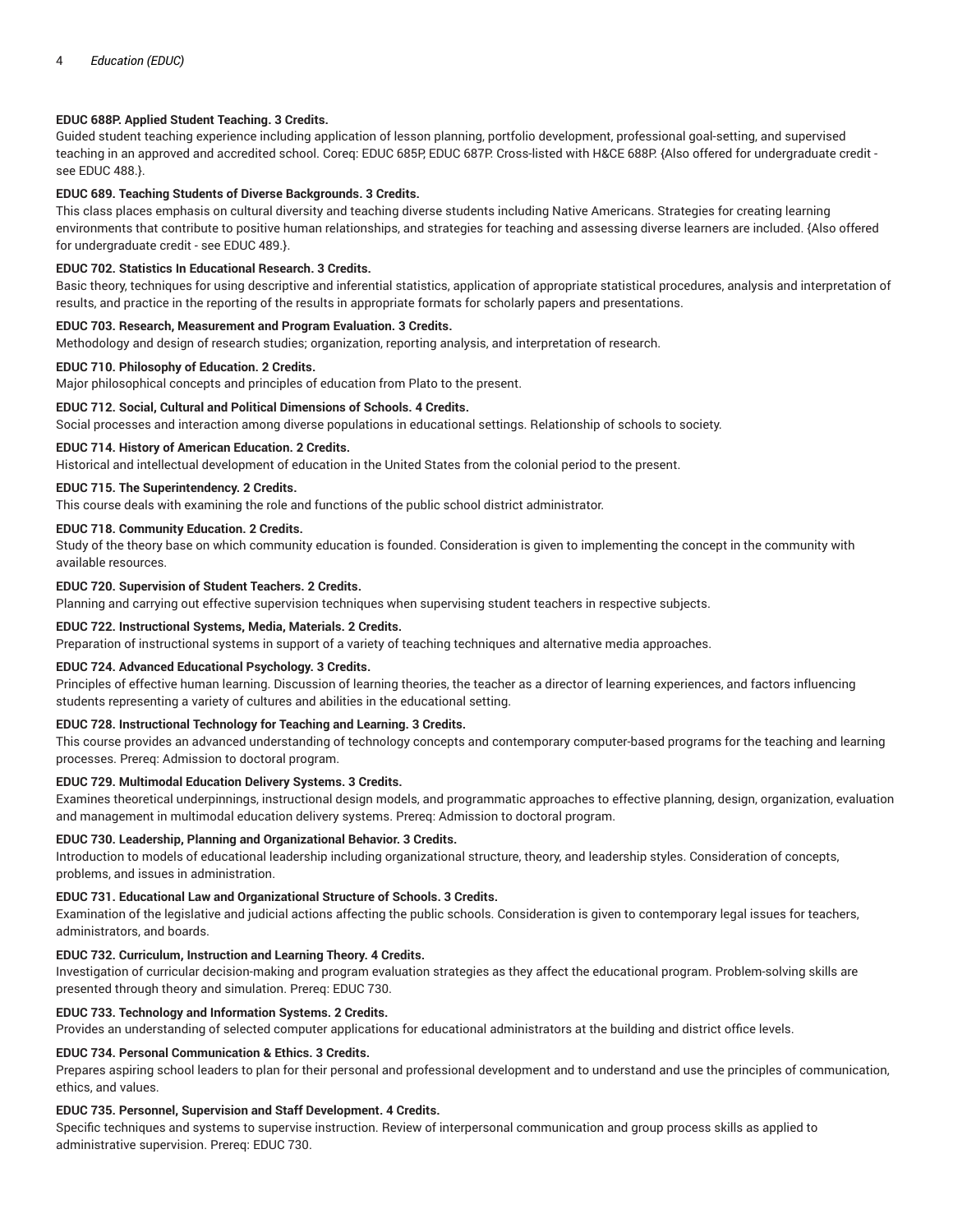# **EDUC 736. Policy and Educational Finance. 2 Credits.**

Provides school leaders with an understanding of managing and allocating resources in a political climate in which policy decisions are based on historical resource allocations.

# **EDUC 737. Helping Relationship and the Elderly. 3 Credits.**

The theoretical foundations and the techniques of the helping relationship between the helper and people of advanced age will be studied and applied.

#### **EDUC 738. Administration of Elementary Schools. 2 Credits.**

Common elements of leadership as they apply to the principalship. Consideration of practical applications in an elementary school setting. Prereq: EDUC 730.

## **EDUC 739. Administration of Secondary Schools. 2 Credits.**

Common elements of leadership as they apply to the principalship. Consideration of practical applications in a secondary school setting. Prereq: EDUC 730.

# **EDUC 742. Elementary School Curriculum. 2 Credits.**

History, development, evaluation, and revision of the curriculum. Review of recent research in elementary school curriculum.

#### **EDUC 743. Secondary School Curriculum. 2 Credits.**

Study of contemporary curriculum patterns with emphasis on curricular construction and evaluation.

# **EDUC 750. Reflective Practice and Research in Education. 3 Credits.**

An examination of teaching and professional practice based on reflective practice. Analyze educational research as related to and informs practice.

# **EDUC 751. Students and Their Learning. 3 Credits.**

Exploration of student differences and ways of adjusting teaching practice to meet individual needs and promote the equitable treatment of students. Application of learning theories to educate the whole child (cognitive, affective, social).

#### **EDUC 752. Curriculum Design and Delivery. 3 Credits.**

An inquiry-based course for the reflective practitioner to develop deep understandings of curriculum content emphasized by state and national standards documents and to acquire an effective repertoire of instructional skills.

## **EDUC 753. Managing/ and Monitoring Learning. 3 Credits.**

This course is based on the concept that assessment drives instruction. A working definition of student learning will be defined. Multiple measures of assessment will be investigated and impacts in student learning will be explored.

#### **EDUC 755. Exceptional Learners in the Secondary School Classroom. 3 Credits.**

Legal and ethical requirements for educating exceptional learners; identification, referral, and placement procedures; development and use of the Individual Education Program; strategies for teaching and evaluating; managing academic and social behaviors of exceptional learners.

#### **EDUC 769. Politics and Policy Analysis in Education. 2 Credits.**

The purpose of this course is to examine political and policy development in American public education in order to understand current local, state, and national issues.

#### **EDUC 775. Content Area Reading. 2 Credits.**

Examination of content, instructional methodologies, and evaluation techniques for reading in content classes.

# **EDUC 777. Tort Liability. 2 Credits.**

Examination of the legal liability of teachers, administrators, and public school boards for injurious intentional or unintentional acts. Prereq: EDUC 731.

#### **EDUC 778. School Fund Management. 3 Credits.**

Proper recording and reporting of financial accounts for elementary and secondary schools. Use of procedures and concepts for governmental fund accounting and financial management. Prereq: M.S. Educational Administration.

# **EDUC 781. Teaching and Curriculum. 3 Credits.**

Overview of recent research on teaching, learning, and curriculum. Special attention given to contemporary theories on teaching models that enhance student understanding. May be repeated for credit.

#### **EDUC 782. Supervisory and Administrative Theories. 4 Credits.**

Study of management models and techniques, needs assessment, goal setting, planning and evaluation systems, and decision-making problems as they relate to the school improvement process. Prereq: EDUC 732.

#### **EDUC 784. School Personnel Administration. 2 Credits.**

Study of personnel administration in public school systems. Includes an examination of the purposes, policies, plans, procedures, and personnel administration. Prereq: EDUC 782.

# **EDUC 786. School Facility Planning. 2 Credits.**

Overview of the principles in planning, construction, and maintenance of school buildings. Visits to educational facilities and the assessment of school buildings.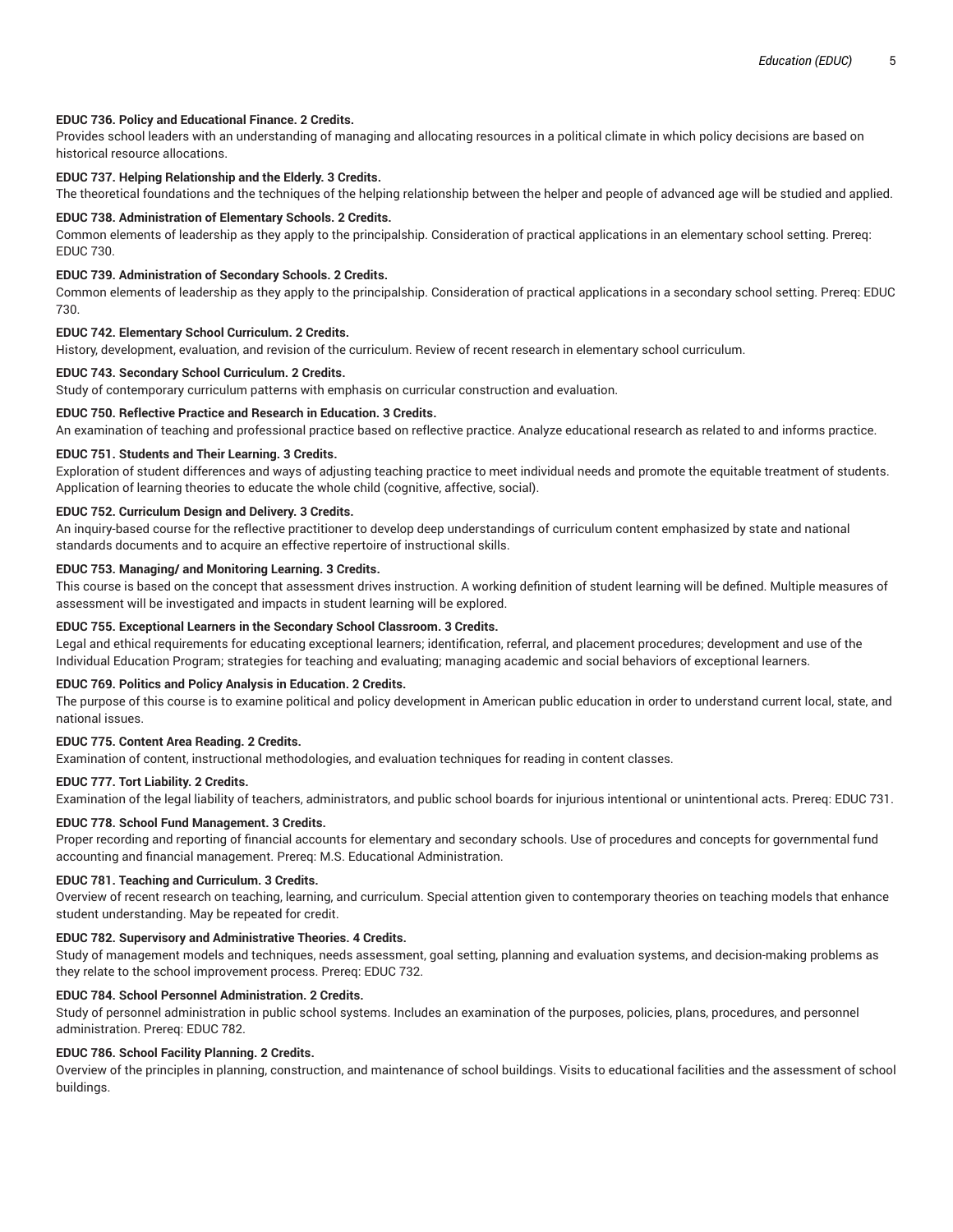# **EDUC 787. Issues In Education. 2 Credits.**

This course delves into the issues of why a person would pursue a doctoral degree in light of the current issues facing educators. Helps define a professional course of study available in respect to educational issues. Leads to studying creators and leaders in different realms by people who have special interest in creativity and ethical pursuits.

#### **EDUC 788. School Finance and Business Management. 4 Credits.**

Overview of school fund revenues and expenditures pertaining to local, state, and federal funding. Includes in-depth study of the practices of school business administration pertaining to all fund activities in instruction and ancillary operations.

#### **EDUC 789. School Community Relations. 2 Credits.**

Purposes, organization, agencies, and criteria of good school-community relationships; knowledge and techniques for effective public relations. Prereq: EDUC 739, M.S. in Educational Administration.

# **EDUC 801. Foundations of Doctoral Scholarship. 3 Credits.**

The expectations and responsibilities of doctoral scholars in the field of Education are examined. Expectations for knowledge acquisition, disciplined inquiry, and scholarly disposition are presented. Collegiality, collaboration, and ethical standards are emphasized. Prereq: Admission to Ed.D. program.

# **EDUC 802. Foundations of Educational Research. 3 Credits.**

Examines various and diverse philosophical/theoretical frameworks, methodologies, techniques and designs for educational research. Explores the nature of educational research and the underpinnings of positivism/post-postivism, interpretive/constructivist and orientational paradigms with emphasis on reflective planning of studies. Prereq: admission to Doctoral program.

# **EDUC 803. Philosophical Foundations of Education. 3 Credits.**

Through the examination of historical contexts and differing philosophical traditions within the field of education, students will reflect on and shape an informed and critical philosophy for their own scholarship and educational praxis. Admission to the Educational Doctoral Program is required.

#### **EDUC 806. International and Comparative Education. 3 Credits.**

The aim of this course is to add an international lens to our understanding of learning and education. Emphasizes globalization, comparative methods, policy, education as development, and analyzing teaching and learning within different national contexts.

#### **EDUC 807. Diversity and Educational Policy. 3 Credits.**

This course explores diversity in educational settings and investigates the purpose and implementation of educational policies related to access and services for diverse populations historically, presently, and in preparation for potential future needs.

## **EDUC 808. Empowerment & Transformative Education. 3 Credits.**

An examination of theory, research and practice in individual and group transformation, empowerment, and advocacy development within multicultural and diverse learning contexts.

#### **EDUC 831. Institutional Quality Control. 3 Credits.**

History and effecting of quality control will be briefly reviewed. Global, U.S. societal, state government, accreditation, and student accountability forces will be elucidated. Successful, failed, and future institutional responses to these forces will be discussed. Prereq: Admission to doctoral program.

#### **EDUC 832. Assessment Techniques for Educational Institutions. 3 Credits.**

This course addresses all aspects of educational assessments in order to select the assessment technique that meets specific accountability mandates in the field of education. Prereq: Admission to doctoral program.

#### **EDUC 833. Strategic Planning for Institutional Improvement. 3 Credits.**

The role of strategic planning in educational institutions and its relationship to institutional improvement and effectiveness will be explored. Approaches to implementation of strategic plans designed to address institutional goals will also be discussed.

## **EDUC 841. Organization and Administration of Higher Education. 3 Credits.**

This course deals with the organization and administration of higher education and the current and evolving problems and possibilities for higher education. Prereq: Admission to doctoral program.

#### **EDUC 842. Higher Education Student Affairs and Enrollment Management. 3 Credits.**

The purpose of this course is to teach about the role of student affairs professionals in schools, colleges, and other educational organizations, including recruitment, selection, orientation, development, compensation, and evaluations. Prereq: Admission to doctoral program.

## **EDUC 843. Financing Higher Education. 3 Credits.**

This course provides funding theories and procedures necessary to develop and maintain financing for higher education institutions. Prereq: Admission to doctoral program.

#### **EDUC 844. Higher Education Law. 3 Credits.**

To develop expertise in legal issues for students whose current positions or future career goals include administrative and management positions in higher education where they will work on legal issues with attorneys. Prereq: Admission to doctoral program.

#### **EDUC 851. Adult Learning. 3 Credits.**

Contextual influences and theoretical perspectives specific to adult learning. Theories of adult growth and development. Physical and cognitive changes throughout adulthood and other factors that have implications for the learning and teaching of adults.